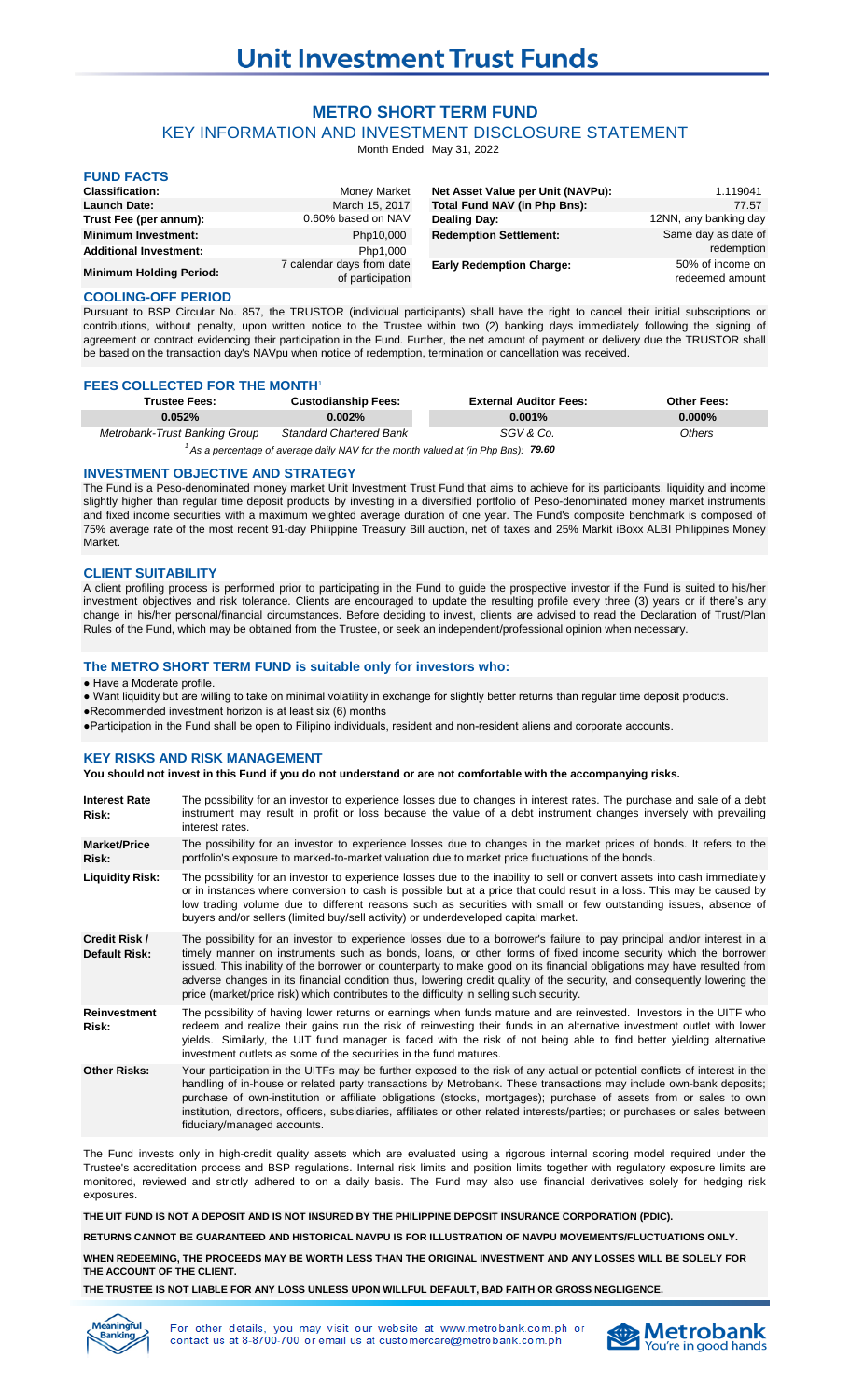# **FUND PERFORMANCE AND STATISTICS as of May 31, 2022**

*(Purely for reference purposes and is not a guarantee of future results)*



### **NAVPu GRAPH NAVPu OVER THE PAST 12 MONTHS**

**Highest** 

1.119041

| Lowest                                                   | 1.110727 |
|----------------------------------------------------------|----------|
| <b>STATISTICS</b>                                        |          |
| <b>Weighted Average Duration</b><br>$(in \text{ years})$ | 0.45     |
| Volatility, Past 1 Year (in %) <sup>2</sup>              | 0.17%    |
| Sharpe Ratio <sup>3</sup>                                | $-2.19$  |
| Information Ratio <sup>4</sup>                           | $-2.90$  |

*<sup>2</sup>Volatility measures the degree to which the Fund fluctuates vis-à-vis its average return over a period of time. The lower the number, the more stable the Fund's return is relative to its average return over time. Starting December 2017, computation is based on the annualized standard deviation of monthly returns.* 

*<sup>3</sup>Sharpe Ratio is used to characterize how well the return of a Fund compensates the investor for the level of risk taken. The higher the number, the better.*

*4 Information Ratio measures reward-to-risk efficiency of the portfolio relative to the benchmark. The higher the number, the higher the reward per unit of risk.*

### **CUMULATIVE PERFORMANCE**

|                  | <b>Month</b> | 3 Months | <b>6 Months</b> | Year   | 3 Years | 5 Years | <b>Since</b>                  |
|------------------|--------------|----------|-----------------|--------|---------|---------|-------------------------------|
|                  |              |          |                 |        |         |         | <b>Inception</b> <sup>3</sup> |
| <b>Fund</b>      | $0.010\%$    | 0.127%   | 0.335%          | 0.749% | 5.037%  | 11.451% | .904%<br>11                   |
| <b>Benchmark</b> | $0.085\%$    | 0.258%   | $0.483\%$       | 0.978% | 4.203%  | 7.600%  | 7.900%                        |
| $5 -$<br>$ -$    | _<br>$\sim$  | $\sim$   | .               |        |         |         |                               |

<sup>5</sup>The Bloomberg Philippine Sovereign Bond Index Money Market, Adjusted was tentatively discontinued when the GS pricing basis shifted from PDST-R2 of PDEx to BVAL of Bloomberg effective October 29, 2018. This was however replaced by the BPI Philippine *Government Money Market Index starting November 2018 until present.* 

The Philippine Special Savings Rate General Average (net of taxes) has been discontinued effective 31 Dec 2019; The Fund used the last available value of PSAVAVE (from January 2020 to September 22, 2020) and the average rate of the most recent 91-day Philippine *Treasury Bill auction, net of taxes (from September 23, 2020 until October 20, 2020).* 

The Fund changed its benchmark to 75% average rate of the most recent 91-day Philippine Treasury Bill auction, net of taxes and 25% *Markit iBoxx ALBI Philippines Money Market on October 21, 2020.*

# **PORTFOLIO COMPOSITION TOP 10 HOLDINGS**

| <b>Allocation</b>                                              | % of Fund |
|----------------------------------------------------------------|-----------|
| <b>Government Securities</b>                                   | 52.67%    |
| <b>Corporate Bonds</b>                                         | 27.05%    |
| <b>Time Deposits</b>                                           | 20.28%    |
| Cash                                                           | 0.00%     |
| Other Receivables - Net of Liabilities <sup>6</sup>            | $-0.01%$  |
| $6$ Includes accrued income from investments, receivables from |           |
| brokers/counterparties and unpaid expenses.                    |           |
|                                                                |           |
| <b>Maturity Profile</b>                                        |           |

| Government Securities <1 year     | 51.16% |
|-----------------------------------|--------|
| Government Securities >1-3 years  | 1.47%  |
| Government Securities > 3-5 years | 0.04%  |
| Corporate Bonds <3 years          | 27.05% |
|                                   |        |

| <b>Allocation</b>                                              | % of Fund | <b>Name</b>    | <b>Maturity</b> | % of Fund |
|----------------------------------------------------------------|-----------|----------------|-----------------|-----------|
| Government Securities                                          | 52.67%    | 1. BSPBILL     | 06.21.22        | 11.40%    |
| Corporate Bonds                                                | 27.05%    | 2. BSPBILL     | 06.28.22        | 9.27%     |
| <b>Time Deposits</b>                                           | 20.28%    | 3. BSPBILL     | 06.14.22        | 9.02%     |
| Cash                                                           | $0.00\%$  | 4. BSPBILL     | 06.07.22        | 7.09%     |
| Other Receivables - Net of Liabilities <sup>6</sup>            | $-0.01%$  | 5. GENTD SECB  | 07.25.22        | 5.47%     |
| $6$ Includes accrued income from investments, receivables from |           | 6. CBCHIB      | 02.18.24        | 3.63%     |
| brokers/counterparties and unpaid expenses.                    |           | 7. FXT         | 12.06.22        | 3.45%     |
|                                                                |           | 8. GENTD UNION | 06.14.22        | 3.33%     |
| <b>Maturity Profile</b>                                        |           | 9. CBDBP       | 12.11.22        | 3.04%     |
| Government Securities <1 year                                  | 51.16%    | 10. RTB        | 02.11.23        | 2.73%     |
|                                                                |           |                |                 |           |

# **RELATED PARTY TRANSACTIONS**

| <b>Related Party</b> | <b>Transaction</b>     | <b>Market Value</b><br>(in Php Mns) |
|----------------------|------------------------|-------------------------------------|
| <b>MBTC</b>          | Time Deposit Placement | 1.156.33                            |
| <b>MBTC</b>          | <b>Corporate Bonds</b> | 2.036.49                            |

*Investments in the said outlets were approved by the Trust Committee. Likewise, all related party transactions are conducted on an arm's length and best execution basis and within established limits.*





For other details, you may visit our website at www.metrobank.com.ph or contact us at 8-8700-700 or email us at customercare@metrobank.com.ph